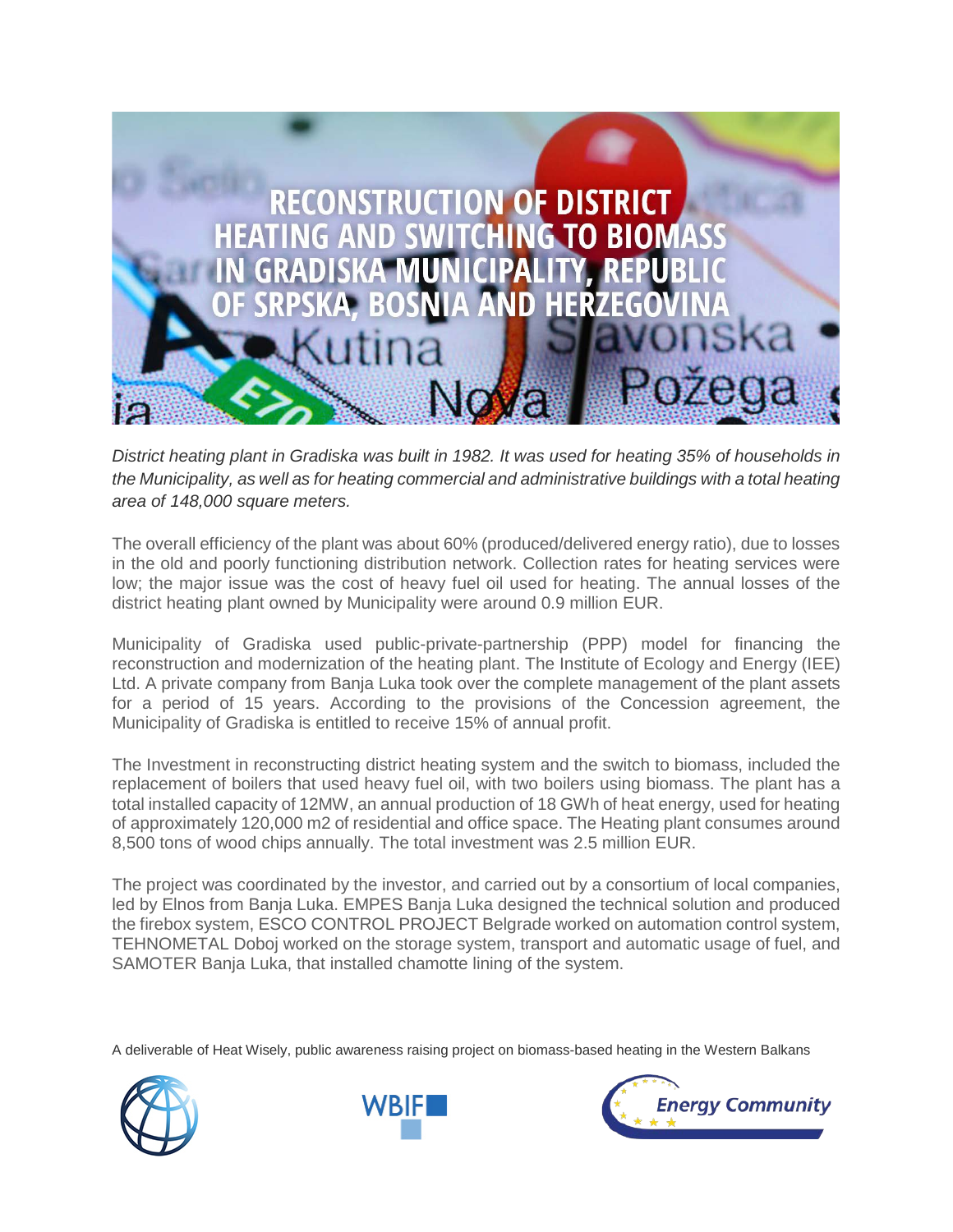The plant was put into operation on 1 January 2014 and was officially opened in April 2014. New management of the district heating plant announced the reconstruction of the entire district heating network, after the termination of the heating season.

After

Stages of development of biomass DH plant in Gradiska:

- CONSTRUCTION PHASE: upgrade or building of additional 400m2; building of a platform for the preparation and storage of wood chips;
- PREPARATION AND TRANSPORTATION OF RAW MATERIALS: provision of mill for chipping wood waste; construction of reservoirs for wood chips; construction of system for wood chips transport;
- CONSTRUCTION OF COMBUSTION PLANT BIOMASS BURNER: construction of primary combustion chambers 2x6MW; construction of the vortex chamber; construction of multicycles; adaptation of existing boiler with installed capacity of 12MW;
- CONSTRUCTION OF SYSTEM FOR AUTOMATIC CONTROL AND REGULATION OF THE PROCESS OF BIOMASS COMBUSTION;

Investment effects

**Before** 

- Quality and stable 24-hour heating mode for all consumers
- Reduced emissions and reduction of local pollution
- Social effect –maintenance of the current level of employment in DH plant and creation of new jobs in collection, preparation and trading of biomass
- Municipal budget relief of 1 million EUR per year (meaning 10% of the annual municipal budget), for the payments for co-financing the procurement of heavy fuel oil
- Additional revenues for Municipal budget (concession fees) that investor pays for the lease of the facilities

A deliverable of Heat Wisely, public awareness raising project on biomass-based heating in the Western Balkans